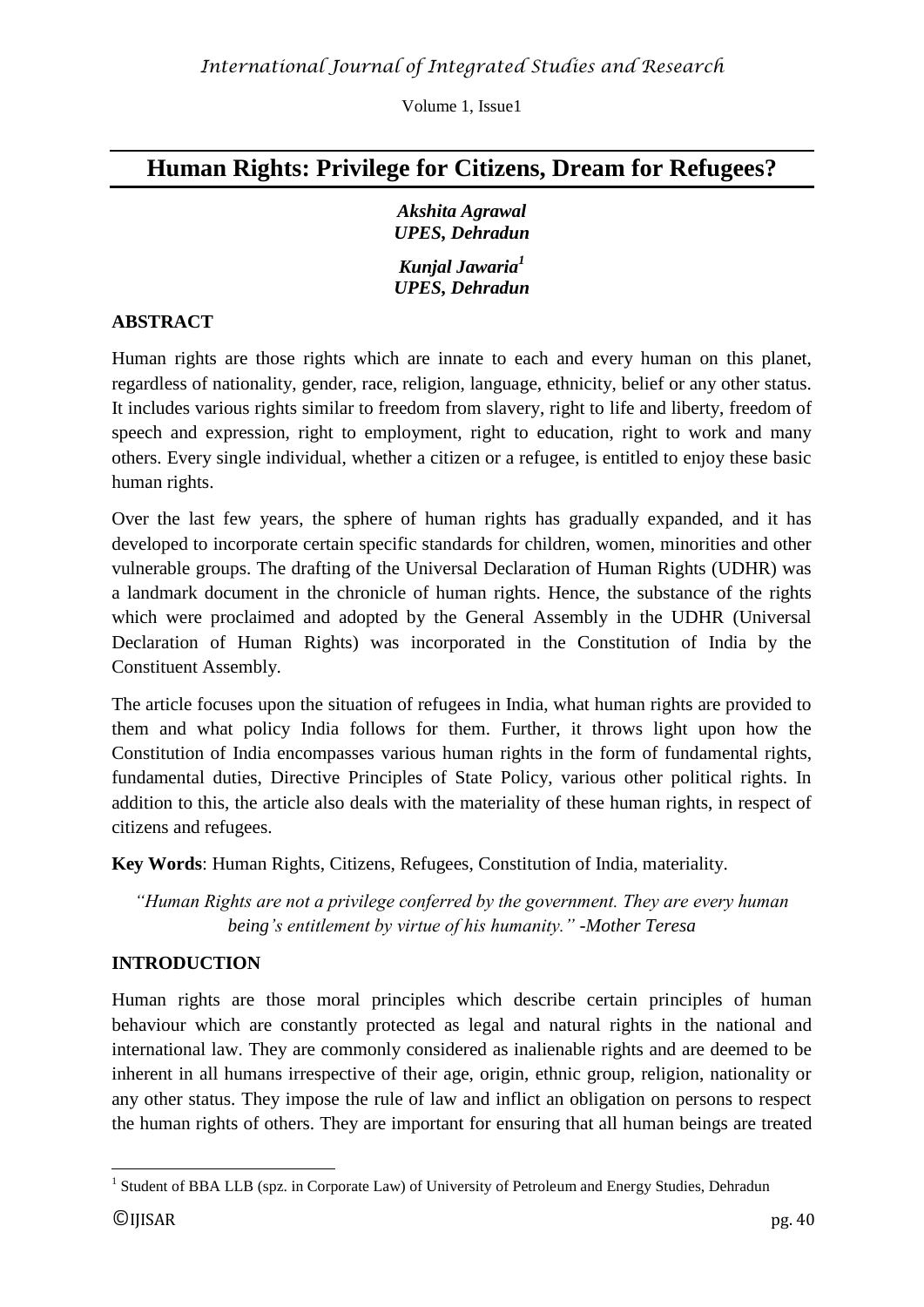equally, therefore, they are essential for an efficient standard of living. These rights are bifurcated into two categories: political and civil rights, and social rights. These rights are important because it limits the government's authority that affects the independence of an individual. These rights are based on mutual respect, equality and dignity, despite of the nationality of a person, his religious beliefs and others. The basic human rights, *inter alia,* include the following characteristics:

- a. Universal: They are for everybody in the world.
- b. Inalienable: It cannot be separated from anyone.
- c. Interdependent and indivisible: The authority cannot choose between that which community or persons should be respected and which should not be.
- d. Human rights can be violated: They are inalienable, but they can be violated which stops people from enjoying their rights, nevertheless, the rights still do not eradicate completely.

# **1. REFUGEE AND HUMAN RIGHTS**

When we hear the term refugee, the first thing that comes to mind is the human rights of such people and the regulation of the same. Refugee has been defined under the International Convention dealing with the issue of refugees of 1951 i.e. Convention on Status of Refugees and Protocol of 1967 as *"a person owing to well-founded fear of being persecuted for reasons of race, religion, nationality, membership of a particular social group or political opinion, is outside the country of his nationality and is unable or, owing to such fear, is unwilling to avail himself of that protection of that country; or who, not having a nationality and being outside a country of his former habitual residence as a result of such events, is unable or, owing to such fear, unwilling to return to it."<sup>2</sup>*

Hence, when a person is being forced to leave his own nation on grounds mentioned in Article 1 as mentioned above is known as refugee. The convention is regarding the rights of refugee as well as the responsibility of the host nations. India is not a signatory to the convention of the year 1951 nor of 1967 as the economic, political factors prevented it from being a signatory. Being a developing country, rectifying the conventions could bring colossal number of obligations and massive resources would be occupied for the refugee, which were already insufficient for the existing population and it may also impact the security of the country. At the time of convention, it was felt that the same was not solving the problems which the nation was facing and hence. India did not sign the convention.<sup>3</sup> Nevertheless, the provisions of the convention have attained the standing of customary international law and moreover, Article 51 (c) of our constitution promotes respect for international law.

<sup>&</sup>lt;sup>2</sup> The Refugee Convention 1951, Article  $1(A)(2)$ 

<sup>3</sup> Aakash Sai, 'Human Rights Of Refugees And Refugee Laws In India And Globally' (*Legal Desire*, 14 March 2018) <https://legaldesire.com/human-rights-refugees-refugee-laws-india-globally/#\_ftnref26> accessed 19 August 2020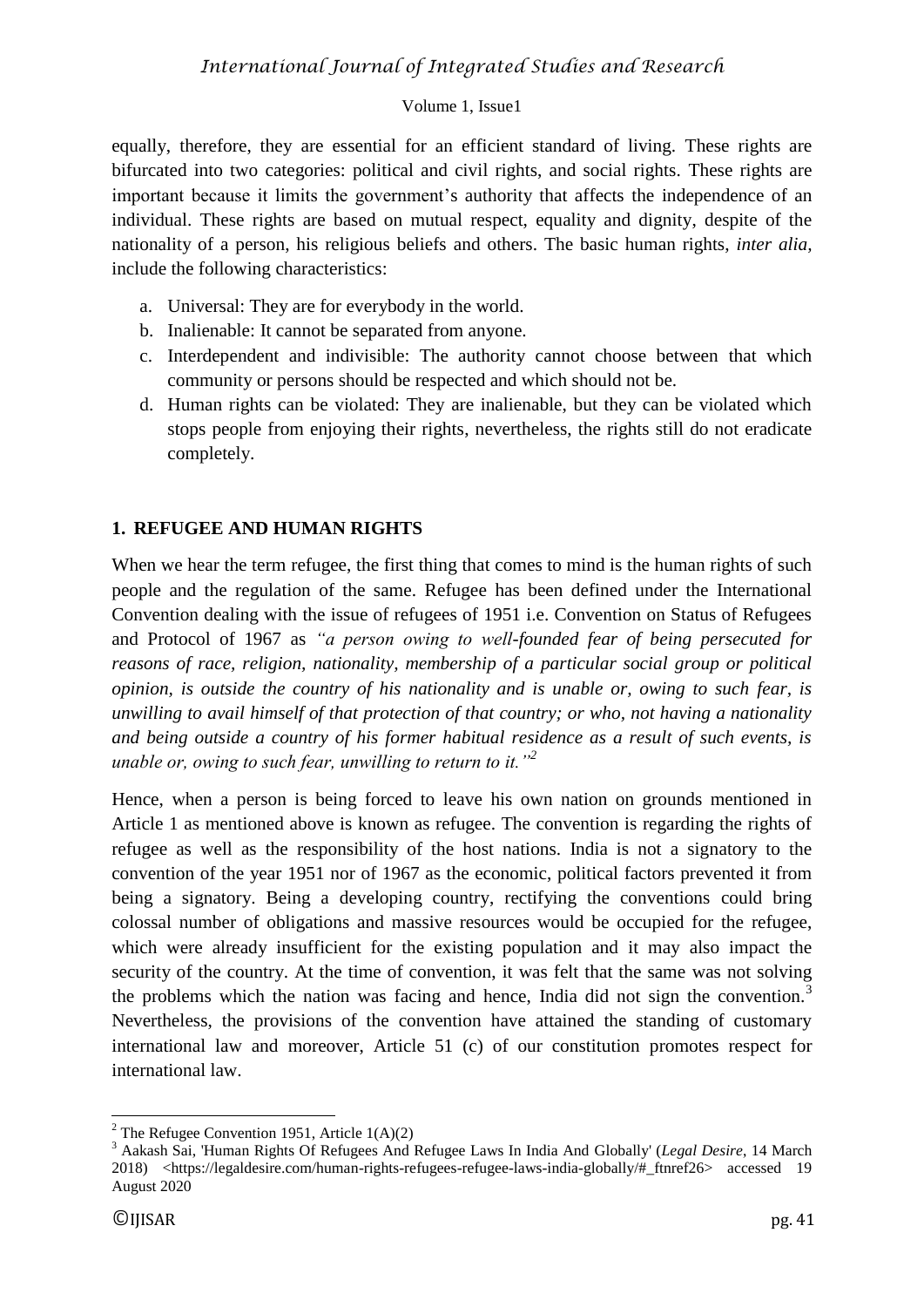#### Volume 1, Issue1

As it is an old age tradition to accustom the refugee from different parts of the world; India is the host of majority refugee population which majorly comprises of citizens from Bangladesh, Afghanistan, Pakistan, Bhutan, Sri Lanka and others. As per the reports, in the year 2019, India hosted 207,000 refugees where the female population was 48.8 percent.<sup>4</sup> To deal with such immense number of refugees, our country has adopted different treatment for diverse sets of refugees, for example, the Chakams were provided with inadequate facilities which were confirmed by NHRC and were expelled in the year 1988, whereas, on the other hand, Tibetan refugees have received improved treatment in comparison to other refugee groups. 5

In India, refugees are referred as 'aliens' and the laws which are applicable to them are those which are applicable to any alien individual to the country. The Central Government alone has power to make laws regarding citizenship, naturalization and aliens as it falls under entry number  $17<sup>th</sup>$  of Seventh Schedule<sup>6</sup> i.e. Union List, but it has failed to provide with a specific legislation which would deal with the status of refugees and regulate their entry in the country.

The word 'alien' appears in the Constitution of India under Article 22, Para 3 and Entry 17, List I, Schedule 7, under Section 3(2)(b) of the Indian Citizenship Act, 1955, under Section 83 of the Indian Civil Procedure Code. Enactments governing aliens in India are the Foreigners Act, 1946 under which the Central Government is authorized to regulate the entry of aliens into the country. It defines a 'foreigner' as 'a person who is not a citizen of India'.

However, the act is unsuccessful in distinguishing between tourists, workers, fugitives, migrants, refugees and travellers, as these may have different reasons to enter the country. The act compels them to prove their identity<sup>7</sup>, control their movements<sup>8</sup>, activities<sup>9</sup>, and also, they are required to present themselves at police station<sup>10</sup>.

The Registration Act, 1939 deals with the registration of foreigners entering, being present in and departing from India. Moreover, the Passport Act, 1920 and the Passport Act, 1967 deals with the powers of the government to impose conditions of passport for entry into India and along with the same, holds power to issue passport and travel documents to regulate departure from India, of citizens of India. Since, these enactments fail to make any discrepancy between genuine refugees and other categories of aliens, refugees are under

 4 'At 17.5 Million, Indian Diaspora Largest in The World: UN Report' (*The Economic Times,* 18 September 2019) <https://economictimes.indiatimes.com/nri/nris-in-news/at-17-5-million-indian-diaspora-largest-in-theworld-un-report/articleshow/71179163.cms?from=mdr> accessed 19 August 2020

<sup>5</sup> 'Refugee Law: The Indian Perspective' (*Lawteacher.net,* 22 July 2019) <https://www.lawteacher.net/free-lawessays/international-law/refugee-law-the-indian-perspective-law-essay.php#ftn3> accessed 19 August 2020

<sup>6</sup> Constitution of India 1951, Article 246, Seventh Schedule

<sup>7</sup> Ministry of Home Affairs, Foreigners (Production of Proof of Identity) Order, 1983, S.O. 145(E) of 1983 (February 25, 1983)

<sup>8</sup> Foreigners Order, 1948; Ministry of Home Affairs, Foreigners (Restriction on Movements) Order, 1960, G.S.R. 1454 of 1960 (December 6, 1960)

<sup>9</sup> Ministry of Home Affairs, Foreigners (Restriction on Activities) Order, 1962, G.S.R. 75 of 1962 (January 16, 1962)

<sup>&</sup>lt;sup>10</sup> Ministry of Home Affairs, Foreigners (Report to Police) Order, 1971, G.S.R. 1884 of 1971 (December 14, 1971)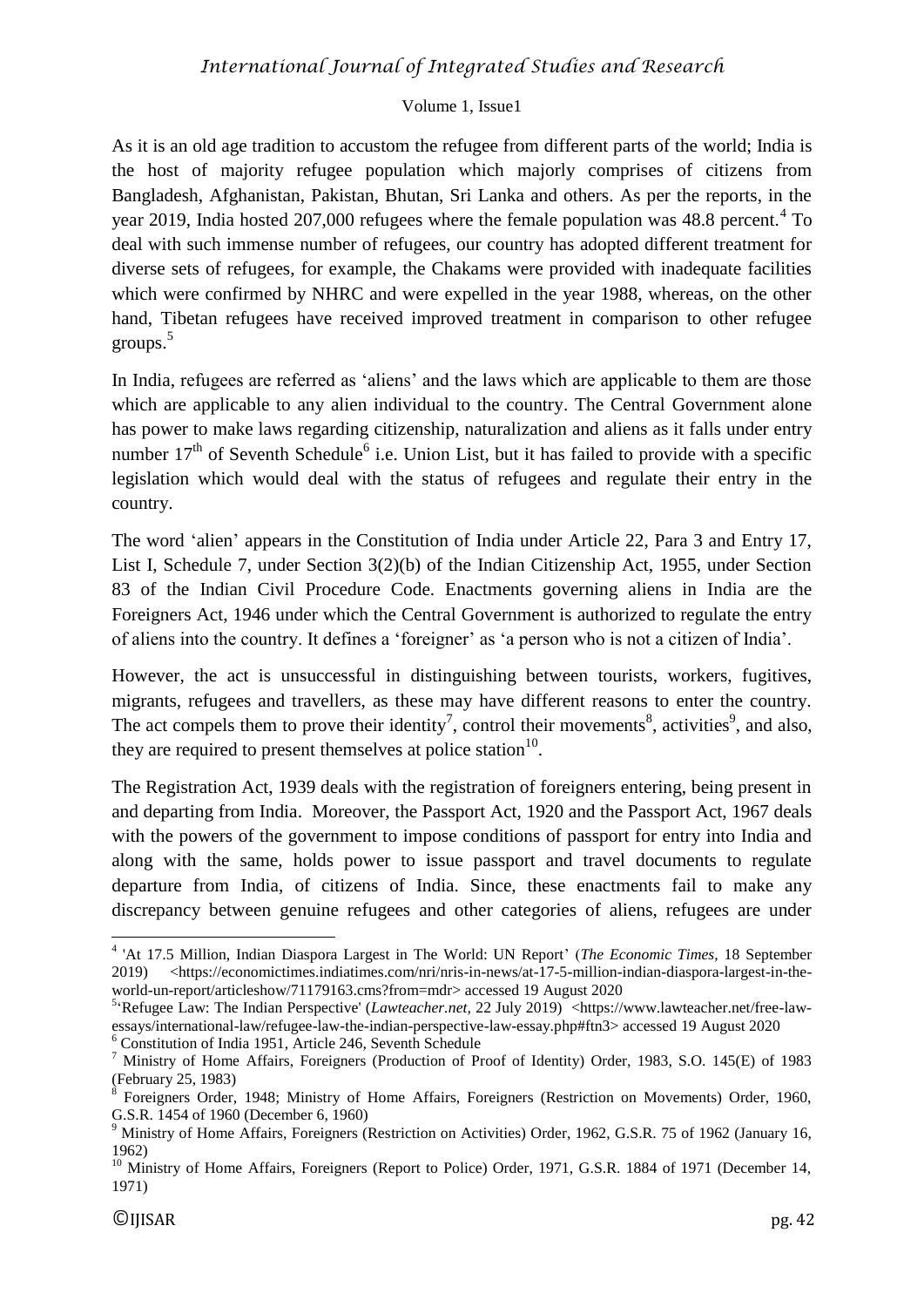constant risk of arrest by the immigration authorities and of their prosecution if they enter India without travel documents.

In order to accustom the refugee in the legislation, a bill named The Asylum Bill,  $2015<sup>11</sup>$  was introduced in Lok Sabha by Mr. Shashi Tharoor, which consisted of criteria for recognition as a refugee, exclusion, cancellation and revocation, procedure to apply for asylum, power of authorities and many more principles were laid down in the bill. Nonetheless, the bill was never recognised and therefore, apart from a bill there is not a single statutory act dealing with the status of refugees.

The Apex Court has also played its role by giving various judgments to ease the living of refugees in the country. As in the case of *Louis De Raedt v. Union of India<sup>12</sup>*, the Supreme Court held that the fundamental right to life, liberty, and dignity is available to non-citizens of India, though, the judgment varies with circumstances of each individual case.

In addition to the same, the importance of international convention was recognised in the case of *Vishaka v. Stata of Rajasthan<sup>13</sup>* where guidelines to guarantee gender equality, right to work with human dignity under Article 14,15, 19(1)(g) and 21 were contained therein. Further, in the case of *Majid Ahmed Abdul Majid Mohd Jad Al Hak v. Union of India<sup>14</sup>*, it was held that basic amenities like food and medicines must be provided to the refugees who are in detention. There is ample protection provided to the refugee under the constitution of the country, but the real issue is that they are barely in practice.

In the absence of any central legislature, the role of United Nations High Commissioner for Refugees and National Human Rights Commission (UNCHR) has increased. The UNCHR determines the status of a person as refugee based on the definition in the 1951 Convention Related to the Status of Refugees and other mandates. UNCHR helps people to get registration completed with the organisation which further helps them to find asylum in India. Once the registration process is completed, the claimant receives an Under-Consideration Certificate (UCC) acknowledging the fact that the person has applied with UNCHR India. Refugee cards are issued for recognised refugees which is valid up to two years. The asylum seekers whose application has been rejected can appeal against the rejection, but if they are rejected on appeal, their case is closed.

There is a fine line between asylum seekers and refugees i.e. the refugees are those who fall under the definition of "Refugee" under the UN Refugee Convention and the asylum seekers are the people who are still waiting for the decision by the UNHCR. UCC is not a legal document and it does not replace the Indian Visa. To avail such services, they need to get registered with Foreigners Regional Registration Office (FRRO). FRRO issues stay visa which is granted initially for one year at a time with the approval of Ministry of Human Affairs (MHA) by FRRO and extension of the same visa /residential permit, if justified, is

 $\overline{11}$ <sup>11</sup> 'The Asylum Bill, 2015' (*164.100.47.4*, 2015) http://164.100.47.4/billstexts/lsbilltexts/asintroduced/3088LS.pdf accessed 21 August 2020

 $12$  1991 (3) SCC 554

 $13$  1997 (6) SCC 241

<sup>&</sup>lt;sup>14</sup> Criminal Writ Petition No. 60 of 1997; Crl. W. 60/97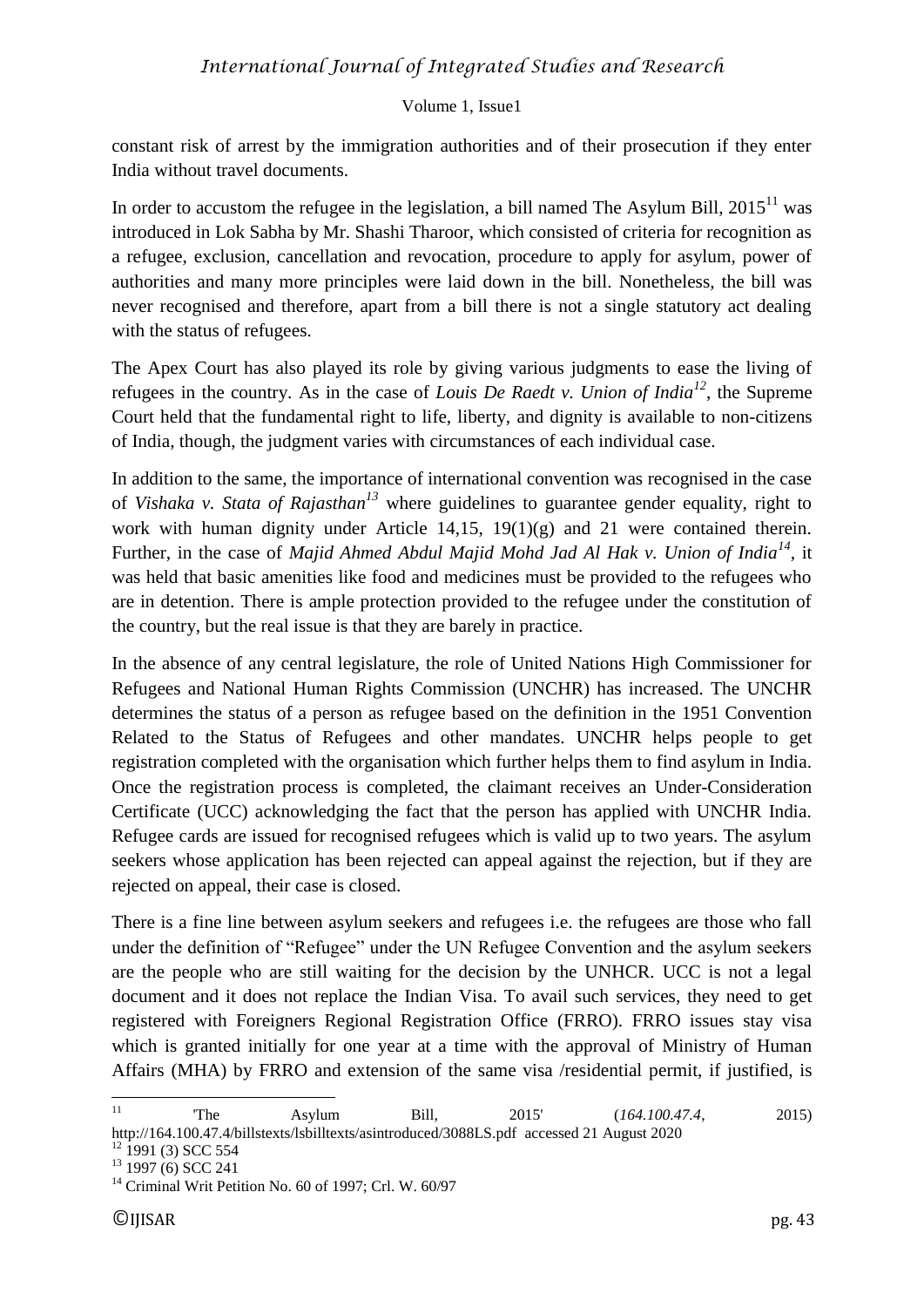#### Volume 1, Issue1

granted by FRRO concerned for 1 year at a time for a maximum period of 5 years. Extension of stay visa beyond five years again requires approval from the MHA.<sup>15</sup>

Since India is not signatory of UN Convention of 1951 and 1967 Protocol, thereof, India do not recognise such ID card and Refugee status approved by UNCHR.

# **2. CITIZENS AND HUMAN RIGHTS**

As quoted by Winston Churchill, 'Good citizens are the greatest assets of a country' and therefore, it would be correct to add in the statement that, a country is what it is because its citizens are what they are.

From time immemorial, the rights of man have been a major sphere of concern for all the civilizations. In the earlier period similarly, the concept of fundamental rights and other rights of a man was not exotic to them. The laws during the Vedic Period of India like the 'Dharma' were very well written and have upheld the concept of human rights throughout the growth and development of the civilization. The Indian concept of human rights has always perceived an individual, the society and the universe as one unit. The chapter deals with various human rights which have been entrenched in the Constitution of India in the form of fundamental rights, Directive Principle of State Policies (DPSPs) and Fundamental Duties.

The Constitution of India was drafted by the Constituent Assembly. The Indian Constitution gave and still gives paramount importance to human rights. At that time, when India was struggling for freedom and its basic human rights, as observed by Mr. Ramchandra Guha, there were four factors which led the demand for a declaration of fundamental rights. The first one was the despicable social conditions, especially of the untouchables and women; second was the absence of civil liberty in India during the British rule; third was the grave exploitation of the tenants by the landlords and the last one was the massive cultural mix of different religions, languages and existence of ethnic groups who were exploited by the Britishers.

The Indian Constitution has the most detailed fundamental laws ever adopted, our Preamble declares India to be a Sovereign, Socialist, Secular and Democratic, Republic. It also pledges to provide justice, social, economic and political liberty of thought, expression, belief, faith and worship, equality of status and of opportunity and fraternity assuring the dignity of the individual and the unity and integrity of the nation to all its citizens. Hence, it was observed in the case of *Keshvanand Bharti v. State of Kerala<sup>16</sup>*, by the Supreme Court that the UDHR may not be a binding instrument but it clearly proves that India very well understood the concept and nature of Human rights at the time when the Constitution was adopted.<sup>17</sup>

<sup>&</sup>lt;sup>15</sup> E-FRRO Home' (*Indianfrro.gov.in*) <https://indianfrro.gov.in/eservices/home.jsp> accessed 15 August 2020 <sup>16</sup> A.I.R. 1973 S.C. 1461 at 1510

<sup>17</sup> 'Human Rights in India- An Overview' (*Shodhganga*)

<sup>&</sup>lt;https://shodhganga.inflibnet.ac.in/bitstream/10603/6653/11/11\_chapter%203.pdf> accessed 16 August 2020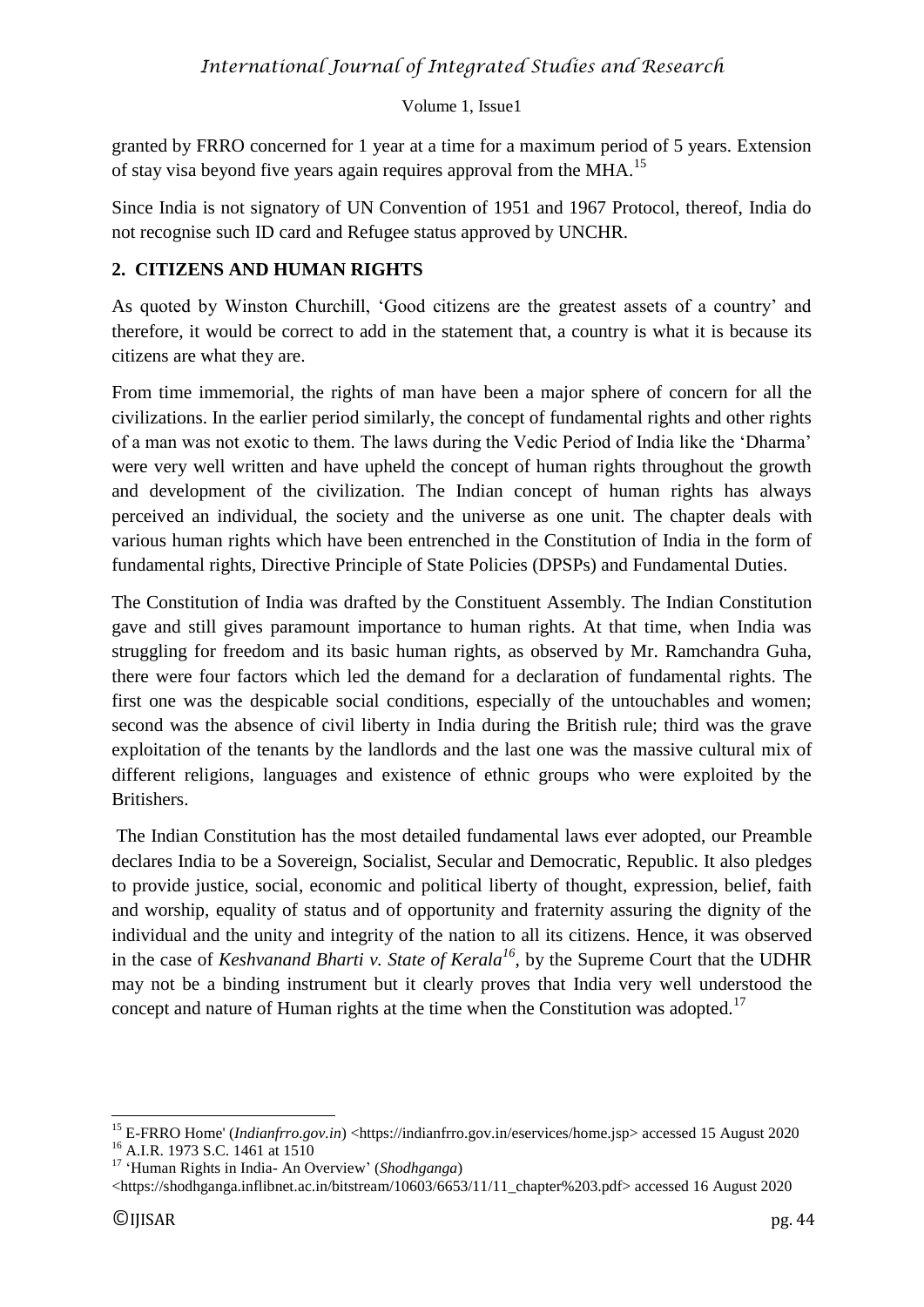# **2.1 Fundamental Rights as enforceable Human rights**

The rights which are judicially enforceable are the fundamental rights consisting civil and political rights, mostly for the citizens of India. These rights are enshrined in Part III of the Constitution ranging from Article 12 to 35. These rights comprise of right to equality, the right against exploitation, the right to freedom, the right to freedom of religion, cultural and educational rights and the right to constitutional remedies. Fundamental rights are those natural rights which are inalienable human rights and are available to each and every citizen of India. Hence, these are those basic rights which are recognized as natural rights and are inherent in the status of 'citizen' of a free country.<sup>18</sup>

The Constitution of India has further distinguished fundamental rights into two categories: 1) Fundamental rights which are available to the citizens and 2) Fundamental rights which are available to all persons residing within the territory of India for the time being subjected to its jurisdiction.

The fundamental rights which are only available to the citizens of India include:

- 1. **Article 15:** It is related to prohibition of discrimination on the grounds of race, religion, sex, caste or place of birth.
- 2. **Article 16:** It is related to the ailment of equal opportunity for all citizens in the matters of public appointment.
- 3. **Article 19:** It provides for protection of rights like freedom of speech and expression, to form associations and unions, to assemble peacefully and without arms, to reside and settle in any part of the territory of India, to move freely throughout the territory of India and to practise and profess or to carry on any occupation, trade or business. Non-citizens cannot claim fundamental rights which are provided under Article 19.
- 4. **Article 29:** It provides for the protection of interests of minorities.

The fundamental rights which are available to all persons are the remaining rights which use the word 'person' in it. These rights are available to all the persons of this country including the people who come as tourists or in any such capacity. These persons are entitled to the protection of their lives in accordance with the Indian Constitution. They also have the right to life and that too, with dignity as long as they are in India.

In the case of *Chairman Railway Board and others v. Chandrima Das<sup>19</sup>*, the right encompassed in Article 14 was extended towards a Bangladeshi national. Article 14 guarantees equality before law and equal protection of laws within the Indian territory and is applicable to all persons irrespective of citizenship.

In addition to the above, Article  $21^{20}$ , which encompasses Right to Life is not only available to citizens of India but, is also available to non-citizens. The court has observed that the word

<sup>1</sup> <sup>18</sup> *Ibid 3*

<sup>19</sup> A.I.R. 2000 (1) S.C. 2EO

<sup>20</sup> Constitution of India 1951, Article 21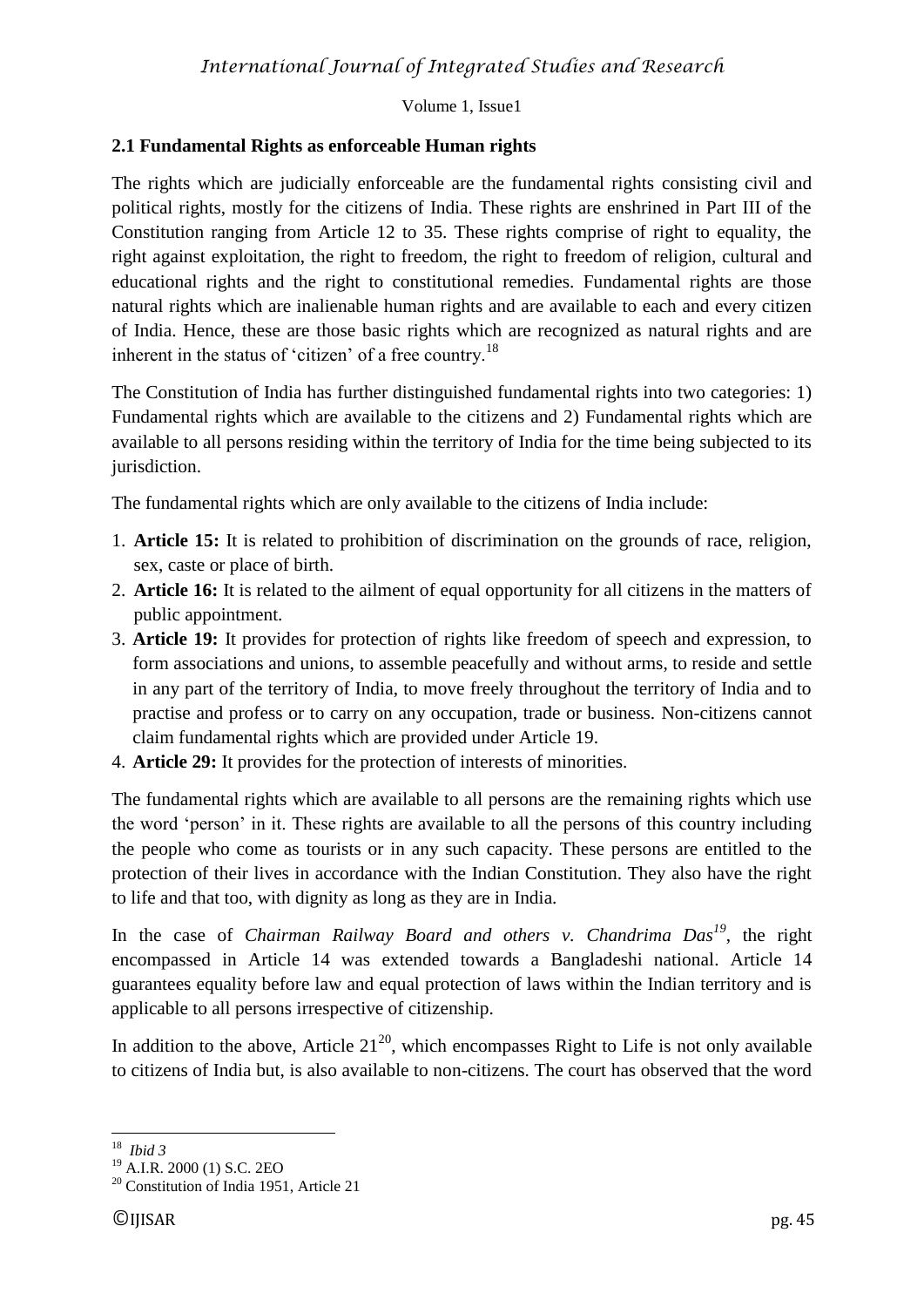#### Volume 1, Issue1

'life' has been included as a basic human right in the constitution and it should not be given any narrower meaning then as understood in the UDHR of 1948.

### **2.2 Directive Principles of State Policy as non-enforceable Human rights**

DPSPs are non-enforceable rights which are provided in Part IV of the Constitution and are mainly social and economic in character. Despite the fact that they are non-enforceable, **Article 37<sup>21</sup>** makes it clear that this fact does not weaken the duty of the State to apply them in making laws, since they are fundamental in the governance of the country. Hence, through various landmark judgments of the Supreme Court, many of these principles have been read into Article 21 (the right to life and personal liberty) and as a result they have been made enforceable. **Article 38, 39, 39A, 44, 51** impose a duty on the state, that it should ensure that the basic rights incorporated in them reach to the masses even though they are not enforceable.

## **2.3 Fundamental Duties as Human Rights**

Fundamental duties have been incorporated in Part IV(A) of the Constitution. There are eleven fundamental duties which an Indian Citizen should adhere to  $(A<sup>rt</sup>)<sup>22</sup>$ . These are: the duties to respect the constitution and the related institutions, to defend the country, to live by the noble ideals of the freedom struggle, to protect the sovereignty and integrity of India, to renounce practices derogatory to the dignity of women, to promote communal harmony, to preserve the cultural heritage, to develop the scientific temper, to safeguard public property, to protect and improve the natural environment.

Human rights and development have a direct co-relation between them. The availability of healthy food, nutrition, employment, shelter, legal aid, health care and such, is very closely linked to the respect for human rights. The people who drafted and found the constitution of our country had a vision for our society, which they wanted to fulfil through this piece of legislation. This vision was replicated in the Preamble, DPSPs and most importantly in the Fundamental Rights. The Fundamental Rights and DPSPs will always remain the product of human rights movement in India.

Dr. Justice A.S. Anand, chairperson of the National Human Rights Commission, has often stressed that it is the obligation of the State to ensure that every citizen of the country has adequate food, good education and the basic standards of mental and physical health, because these are the basic rights which should be respected and made available to them. He has also pointed out that while we are seeking to enforce our rights, we should not neglect our duties and obligations as good citizens; that it is the duty of the citizens to assist the society in order to achieve equilibrium and eliminate the imbalance. He has bellowed for harmony, development, solace, love and not discord, stagnation, misery and hatred, respectively.<sup>23</sup>

 $21$  Constitution of India 1951, Article 37

<sup>&</sup>lt;sup>22</sup> The Constitution of India 1951, Article 51A

<sup>&</sup>lt;sup>23</sup>'State Obliged to Ensure Human Rights of Citizens' (NHRC) <https://nhrc.nic.in/press-release/state-obligedensure-human-rights-citizens> accessed 25 August 2020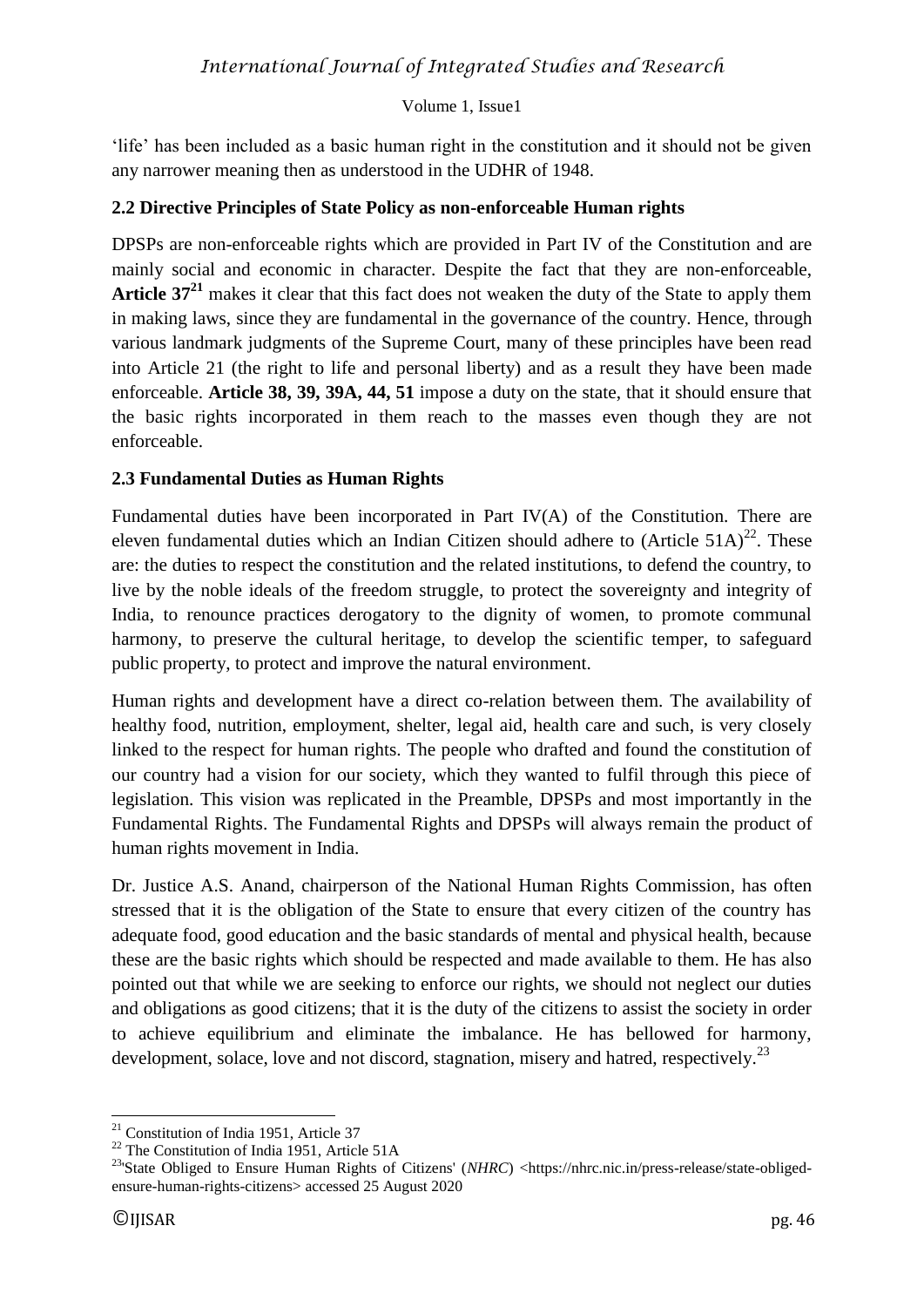The Constitution of India is rich in the jurisprudence of human rights. It demonstrates a charter, so elaborate in nature with which no other document in the whole world can be compared. And in the wake of this, Part III of the Constitution can be categorised as the 'Magna Carta' of India. The most significant role in the protection of human rights have been the role of judiciary. The courts have evolved and developed as the courts for the downtrodden, ignorant, illiterate, the handicapped and the poor countrymen.

#### **3. MATERIALITY OF THE MUDDLE**

#### **3.1 Ground reality of Human Rights: Refugees**

The government has rectified and signed many conventions to deal with human rights violation of refugees but many of them are yet to be incorporated in domestic laws. Refugees who come from different countries, apart from facing cultural and language set back ended up in harsh living conditions as the resources are limited which *inter alia* includes water, food, education facilities for children, work opportunities and hence, they face financial and psychological impacts. Sometimes, the refugees also face difficulties in accessing services like opening a bank account, health facilities and such similar necessities. $^{24}$ 

Some refuge issues related to Afghan refugees were discussed in a meeting conducted by NHRC which includes, for instance, under Right to Education, a child may not get an admission in any school as he may not have visa, they are unable to get aadhar card which is now mandatory for opening bank account which consequently leads parents not able to purchase school paraphernalia. There is a positive law dealing with the same, but the issue remains the same. The issue to get birth certificate is also aggravating as some state ask for aadhar card of parents, despite it, it's the government's duty to register every child born within the territory of the country.<sup>25</sup> Such issues are well grounded in the country.

As the saying goes, right delayed is right denied. Many applications for visa as well as renewal of visa, has led to refugees stay becoming technically illegal. It is an addition to the fear and makes them more vulnerable to the exploitation as they end up working in informal sector. Without possession of permission from official authority, they miss an opportunity to file a complaint with the police authorities. Old handwritten passports are sometimes rejected as the passports have changed because of computerisation.

When a refugee is detained by customs, immigration or police authorities for commission of any of the offences under the earlier mentioned enactments, he is generally handed over to the police and a First Information Report is lodged against him. According to the provisions of these statutes, the refugee may face forced deportation at the established sea ports, airports or the entry points at the international border, if he is detected without valid travel documents. He may also be detained and interrogated pending decision by the administrative authorities regarding his plea for refugee/asylum. A refugee also faces the prospects of

 $^{24}$ (Nhrc.nic.in,2019)

<sup>&</sup>lt;https://nhrc.nic.in/sites/default/files/MINUTES\_MEETING\_AFGHAN\_REFUGEE%20\_2019.pdf> accessed 29 August 2020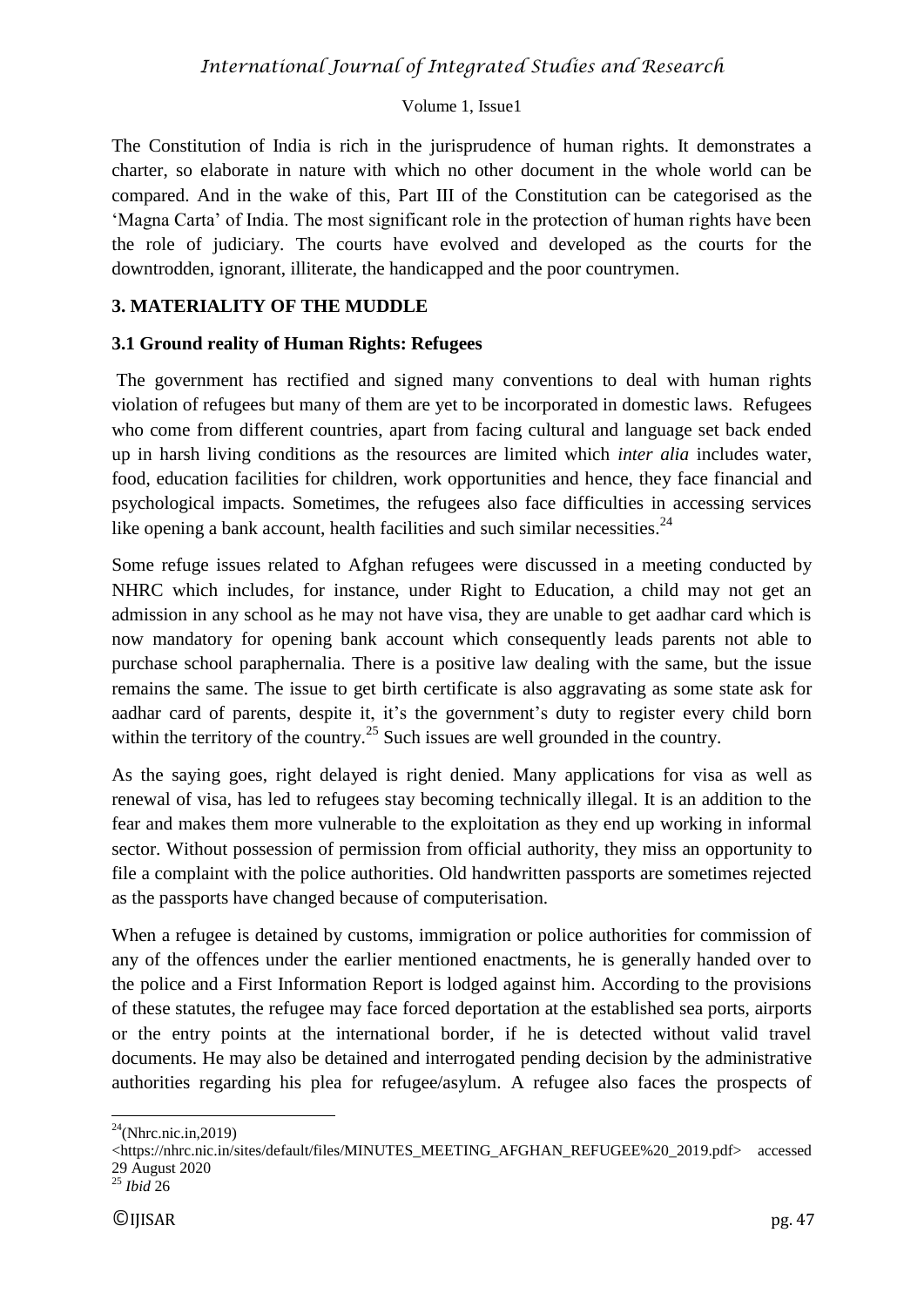#### Volume 1, Issue1

prosecution for violation of the Registration of Foreigners Act, 1939 and Rules made thereunder and if he is found guilty of any offence under this Act, he may be punished with imprisonment which may extend to one year or with a fine up to one thousand rupees or with both.

However, in many cases the courts have taken a lenient view in the matter of punishment for their illegal entry or illegal activities in India and also, by releasing detainees pending determination of refugee status, staying deportation and giving them an opportunity to approach the UBHRC, refugees continue to run the risk of apprehension, detention and prosecution for the violation of the Foreigner's Act, 1946 and the Foreigners Order, 1948.

The Indian Supreme Court has also held that the government's right to deport is absolute. The government often forgets to take into consideration the fact that such people flee from country of origin in order to protect themselves, it is hard for them to arrange documents especially in cases where there is financial backwardness along with the earlier mentioned issues as their own embassy fails to provide them with assistance required. Such people eventually fall for adverse coping mechanism which is destructive for them as well as to the economy and security of our country. Further, due to long pendency of applications, people who essentially require status of refugee losses their interest in acquiring the same.

Where on one hand, citizens of different country are applying for Indian protection, on the other, there are number of Indians who feel that their life is in danger if they continue to reside in India. As per the data available up to 2018, the percentage of such citizens has increased to 996.33 per cent. Such citizens seek political asylum in other countries in order to avoid persecution based on caste, religion, gender and other reasons.<sup>26</sup>

# **3.2 Ground reality of Human Rights: Citizens**

Inviolable and inalienable, that is what human rights are supposed to be, but this fact can be disregarded in the light of the current situation of India. The year 2020 witnessed several major blows on human rights in India, starting from repressive laws curbing freedom of expression to intimidation and harassment of various communities and minority groups.

Human rights issues which have been reported by the NHRC included complaints of torture, custodial death (police and judicial), death in police encounter, exploitation of children, abuse of power, illegal arrest, custodial rape, arbitrary killings, forced disappearance, arbitrary detention and arrests, life threatening conditions of the prisons, continued internet shutdown. In addition to this, discrimination and widespread violence and hatred on the basis of sexual orientation, religious affiliation, caste, race, tribe has also occurred.

The human rights statistics as on  $4<sup>th</sup>$  August, 2020 reflects that, there are 18,589 cases pending which are related to custodial death (police and judicial), death in police encounter,

<sup>1</sup> <sup>26</sup>Mukesh Rawat ,'996% Rise in Indians Seeking Political Asylum in Past 10 Years' (*India Today,* 21 June 2019)  $\lt$ https://www.indiatoday.in/india/story/996-rise-in-indians-seeking-political-asylum-in-past-10-years-1552869-2019-06-21> accessed 26 August 2020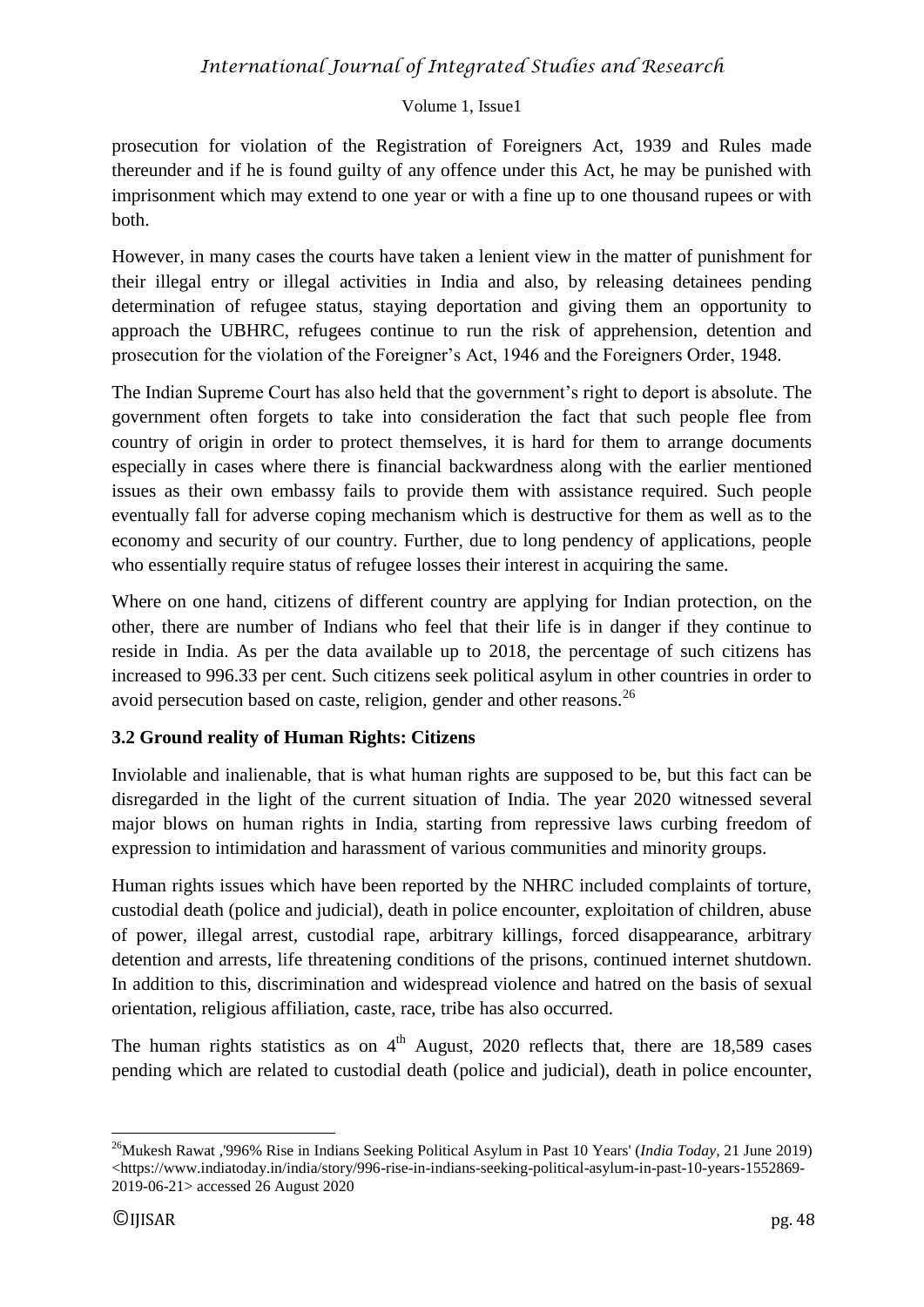#### Volume 1, Issue1

bonded labour, against children, against women, against SC/ST/OBC and others.<sup>27</sup> Out of these pending cases only 7,421 has been disposed which shows the inefficiency of the underresourced and overburdened courts in India. The lack of accountability of such harsh acts has persisted at every level of government, which has directly or indirectly contributed to widespread exoneration.

No credible investigation has been performed against the growing lynching by mobs on minority groups, communities and often these acts have been carried out by groups which are claimed to be affiliated with a certain political party. The inflammatory speeches have added fuel to the fire and encouraged further violence.<sup>28</sup>

#### **Illegal or Politically motivated Killings**

There are many reports showing that the government and people related to the ruling party have engaged in unlawful killings which include extrajudicial killings of alleged criminals and agitators. According to the data of 2018-19, provided by the Ministry of Home Affairs, the NHRC has reported 115 cases of death in police encounter nationwide. This number was less in the previous year. The reports related to custodial deaths, in which detainees or prisoners died or were killed in police or judicial custody have continued to increase. The NHRC has registered more than 200 complaints, just in the month of January, 2019 related to judicial and custodial death. This record has increased from an average of four custodial deaths in the passage of 2001-2010.

The AFSPA has been operative in Manipur, Assam, parts of Mizoram and Nagaland. Under this act, a state or union territory which has been designated as 'disturbed area' by the central government, gives power to the security forces to use deadly force in order to maintain law and order and arrest anyone against whom any reasonable suspicion exists. Also, they can refuse to tell the detainees, the ground on which they are being arrested. In the veil of this act, the security forces have severely misused the power provided under this act and there have been reports of many illegal killings and disappearances. Many human rights organizations have continued to appeal to the court to repeal this law and they have presented many cases of human rights violation.<sup>29</sup>

#### **Disappearances**

There have been many allegations that police have failed to file the required reports of the persons detained which has resulted in more than hundred cases of unresolved disappearances, but the police officers and government has denied these claims. Further, there have been many allegations on the police of Jammu & Kashmir for enforced disappearances. But as usual, the claims were denied by the police officers.

1

<sup>27</sup>'Monthly Salient Statistics of Cases Registered / Disposed by NHRC During July 2020' (*NHRC*, 2020) <https://nhrc.nic.in/complaints/human-right-case-statistics> accessed 25 August 2020

<sup>28</sup>Aijaz Rahi, 'World Report 2019: Rights Trends in India' (*Human Rights Watch*, 2019) <https://www.hrw.org/world-report/2019/country-chapters/india> accessed 27 August 2020

<sup>&</sup>lt;sup>29</sup>India 2018 Human Rights Report' (2018) <https://www.state.gov/wp-content/uploads/2019/03/INDIA-2018.pdf> accessed 27 August 2020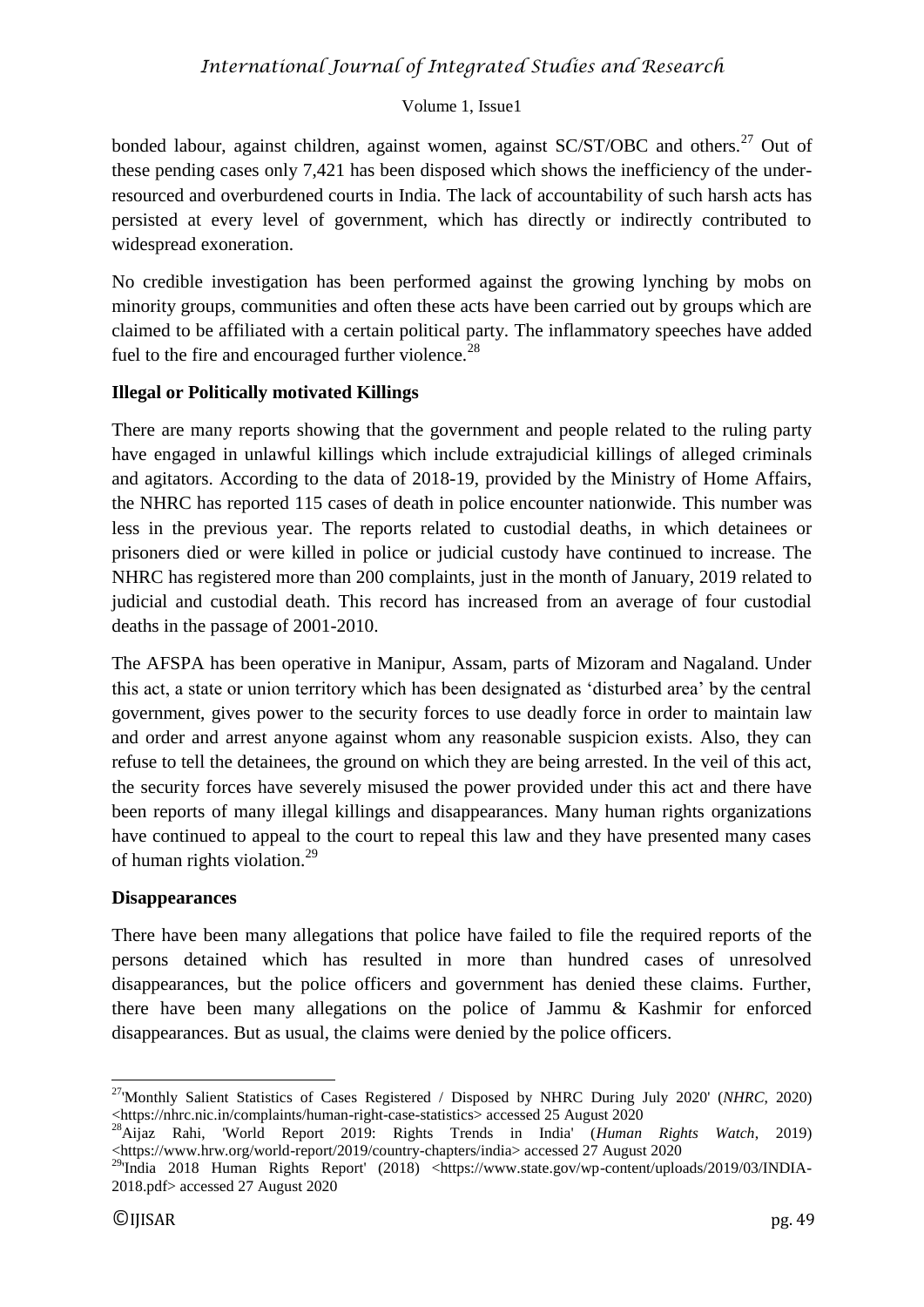## **Torture and other Cruel or Degrading Treatment or Punishment**

The Constitution of India expressly prohibits torture but there have been reports that government officials, especially police have practised such inhumane acts. There have been many cases of custodial death which were the results of police beatings. Under the evidence law, a coerced confession is not admissible in the court, but the human rights activists and citizens have allegedly claimed that the authorities have tortured them for confession.

Also, under the repealed Prevention of Terrorism Act and TADA, confessions made to the police are also admissible despite the reality check. On  $13<sup>th</sup>$  July, 2018, a Dalit man who was 45-year-old, named B. Murthy was discovered hanging in the police station of Mandaya, Karnataka. He was tortured in police custody for suspected motorcycle theft. Those police officers were suspended, and the case was taken by the Criminal Investigation Department but there was no findings and conclusion to the case.<sup>30</sup> Not only this, there are cases of custodial rape of females as well as males by the police officers. The NHRC has investigated cases involving police officers who have raped in custody, but the actual number of cases have not come out because of social stigma and fear.<sup>31</sup>

## **Arbitrary Arrest or Detention**

The Indian Constitution prohibits arbitrary arrest and detention but there have been many cases where the police have held suspects without registering their arrests and therefore tortured and mistreated them. Under normal circumstances, police have to present the person in front of the magistrate within 24 hours of the arrest but due to under-resourced and overburdened courts, and a lack of legal safeguard, the arbitrary detention process has been lengthy. Also, family members are allowed to meet the detainees but, in many cases, this was also not seen. <sup>32</sup>

# **4. CONCLUSION AND RECOMMENDATIONS**

The ground reality of protecting the human rights are far from the written laws even though the protection of human rights has been one of the major issues of concern during various international conferences. Numerous international enactments have been incorporated for this purpose and even steps have been taken at national level to protect the human rights but only for citizens and does not include refugees. The Protection of Human Rights Act, 1993 was enacted in India and under this, the National Human Rights Commission and State Human Rights Commission were required to be constituted. The objective was to protect and deliver justice to people at every level. The biggest success of the commission is to raise awareness for human rights in India and to initiate such discussion on the same. The ground-breaking truth is that, the NHRC is a toothless tiger with no authority to ensure that its recommendations are implemented, as the same are not binding. Further, the case where financial compensation is recommended by NHRC is paid by the concerned authorities,

<sup>30</sup>MT Shiva Kumar, 'Custodial Death Triggers Protests in Mandya' (*The Hindu,* 13 July 2018)  $\lt$ https://www.thehindu.com/news/national/karnataka/suspected-bike-lifter-dies-in-police-custody-inmandya/article24407467.ece> accessed 25 August 2020

<sup>31</sup> *Ibid 32*

<sup>32</sup> *Ibid 32*